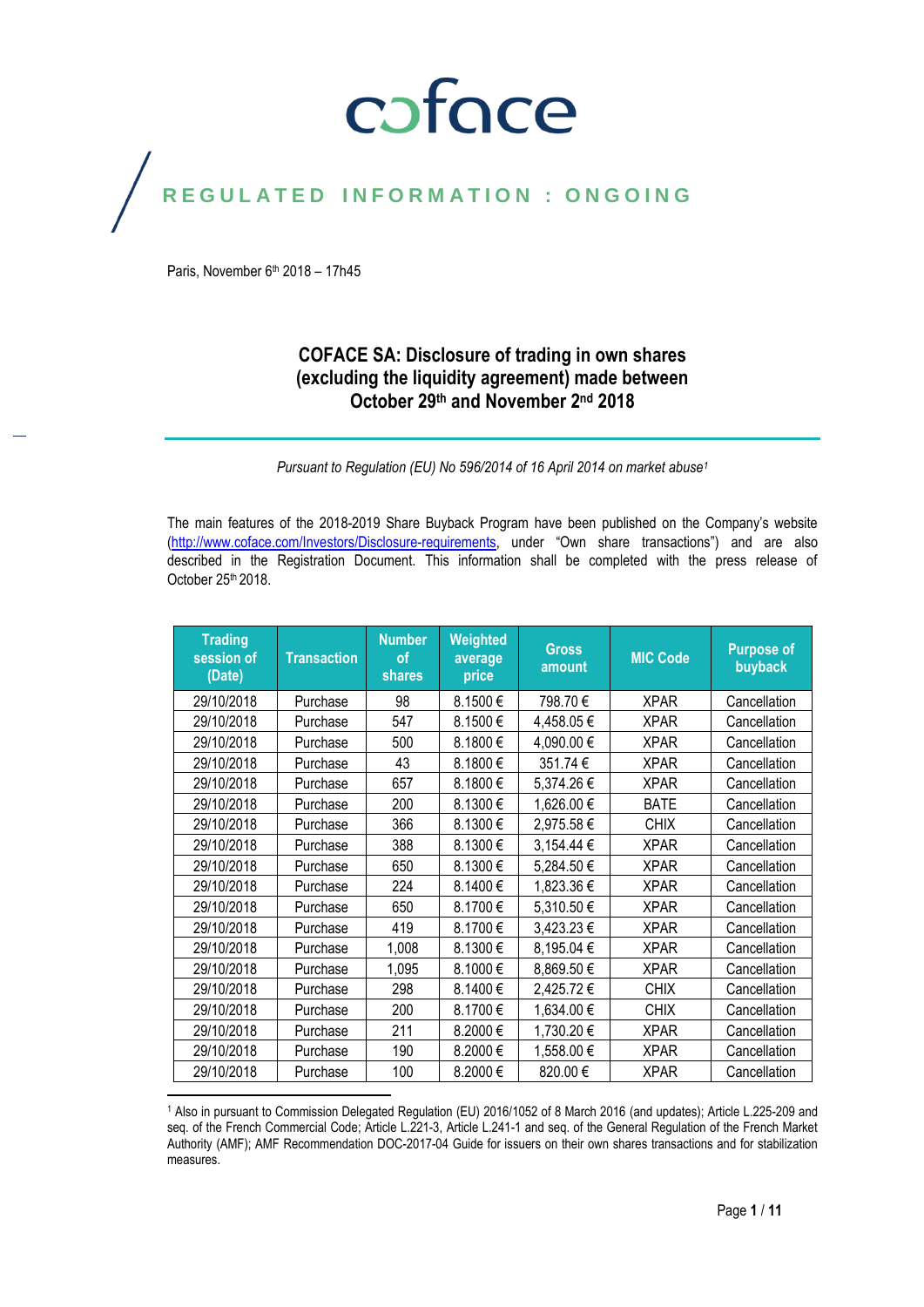| 29/10/2018 | Purchase | 1,864 | 8.2000€  | 15,284.80 € | <b>XPAR</b> | Cancellation |
|------------|----------|-------|----------|-------------|-------------|--------------|
| 29/10/2018 | Purchase | 343   | 8.2000€  | 2,812.60 €  | <b>XPAR</b> | Cancellation |
| 29/10/2018 | Purchase | 362   | 8.1800€  | 2,961.16€   | <b>XPAR</b> | Cancellation |
| 29/10/2018 | Purchase | 13    | 8.1500€  | 105.95€     | <b>XPAR</b> | Cancellation |
| 29/10/2018 | Purchase | 25    | 8.1500€  | 203.75€     | <b>XPAR</b> | Cancellation |
| 29/10/2018 | Purchase | 50    | 8.1500€  | 407.50 €    | <b>XPAR</b> | Cancellation |
| 29/10/2018 | Purchase | 259   | 8.1500€  | 2,110.85 €  | <b>XPAR</b> | Cancellation |
| 29/10/2018 | Purchase | 388   | 8.1400€  | 3,158.32 €  | <b>XPAR</b> | Cancellation |
| 29/10/2018 | Purchase | 558   | 8.1700€  | 4,558.86 €  | <b>XPAR</b> | Cancellation |
| 29/10/2018 | Purchase | 61    | 8.1700€  | 498.37€     | <b>XPAR</b> | Cancellation |
| 29/10/2018 | Purchase | 50    | 8.1700€  | 408.50€     | <b>XPAR</b> | Cancellation |
| 29/10/2018 | Purchase | 25    | 8.1700€  | 204.25€     | <b>XPAR</b> | Cancellation |
| 29/10/2018 | Purchase | 25    | 8.1700€  | 204.25€     | <b>XPAR</b> | Cancellation |
| 29/10/2018 | Purchase | 48    | 8.1700€  | 392.16€     | <b>XPAR</b> | Cancellation |
| 29/10/2018 | Purchase | 24    | 8.1700€  | 196.08€     | <b>XPAR</b> | Cancellation |
| 29/10/2018 | Purchase | 72    | 8.1700€  | 588.24 €    | <b>XPAR</b> | Cancellation |
| 29/10/2018 | Purchase | 48    | 8.1700€  | 392.16€     | <b>XPAR</b> | Cancellation |
| 29/10/2018 | Purchase | 48    | 8.1700€  | 392.16 €    | <b>XPAR</b> | Cancellation |
| 29/10/2018 | Purchase | 6     | 8.1700€  | 49.02€      | <b>XPAR</b> | Cancellation |
| 29/10/2018 | Purchase | 100   | 8.1600€  | 816.00€     | <b>XPAR</b> | Cancellation |
| 29/10/2018 | Purchase | 48    | 8.1600€  | 391.68€     | <b>XPAR</b> | Cancellation |
| 29/10/2018 | Purchase | 400   | 8.1700€  | 3,268.00 €  | <b>XPAR</b> | Cancellation |
| 29/10/2018 | Purchase | 440   | 8.1600€  | 3,590.40 €  | <b>XPAR</b> | Cancellation |
| 29/10/2018 | Purchase | 10    | 8.1600€  | 81.60€      | <b>XPAR</b> | Cancellation |
| 29/10/2018 | Purchase | 150   | 8.1600€  | 1,224.00 €  | <b>XPAR</b> | Cancellation |
| 29/10/2018 | Purchase | 144   | 8.1600€  | 1,175.04 €  | <b>XPAR</b> | Cancellation |
| 29/10/2018 | Purchase | 144   | 8.1600€  | 1,175.04 €  | <b>XPAR</b> | Cancellation |
| 29/10/2018 | Purchase | 31    | 8.1700€  | 253.27€     | <b>XPAR</b> | Cancellation |
| 29/10/2018 | Purchase | 604   | 8.1800€  | 4,940.72 €  | <b>XPAR</b> | Cancellation |
| 29/10/2018 | Purchase | 288   | 8.1800€  | 2,355.84 €  | <b>XPAR</b> | Cancellation |
| 29/10/2018 | Purchase | 153   | 8.1800€  | 1,251.54 €  | <b>XPAR</b> | Cancellation |
| 29/10/2018 | Purchase | 94    | 8.1900€  | 769.86 €    | <b>CHIX</b> | Cancellation |
| 29/10/2018 | Purchase | 146   | 8.1900€  | 1,195.74 €  | <b>CHIX</b> | Cancellation |
| 29/10/2018 | Purchase | 400   | 8.1900€  | 3,276.00 €  | <b>XPAR</b> | Cancellation |
| 29/10/2018 | Purchase | 500   | 8.1900 € | 4,095.00 €  | <b>XPAR</b> | Cancellation |
| 29/10/2018 | Purchase | 385   | 8.2200€  | 3,164.70 €  | <b>XPAR</b> | Cancellation |
| 29/10/2018 | Purchase | 617   | 8.2300€  | 5,077.91 €  | <b>XPAR</b> | Cancellation |
| 29/10/2018 | Purchase | 479   | 8.2300€  | 3,942.17 €  | <b>XPAR</b> | Cancellation |
| 29/10/2018 | Purchase | 267   | 8.2700€  | 2,208.09€   | <b>XPAR</b> | Cancellation |
| 29/10/2018 | Purchase | 244   | 8.2700€  | 2,017.88 €  | <b>XPAR</b> | Cancellation |
| 29/10/2018 | Purchase | 89    | 8.2800€  | 736.92 €    | <b>CHIX</b> | Cancellation |
| 29/10/2018 | Purchase | 44    | 8.2900€  | 364.76€     | <b>CHIX</b> | Cancellation |
| 29/10/2018 | Purchase | 311   | 8.2900€  | 2,578.19€   | <b>CHIX</b> | Cancellation |
| 29/10/2018 | Purchase | 338   | 8.2900€  | 2,802.02 €  | <b>CHIX</b> | Cancellation |
| 29/10/2018 | Purchase | 400   | 8.2800€  | 3,312.00 €  | <b>XPAR</b> | Cancellation |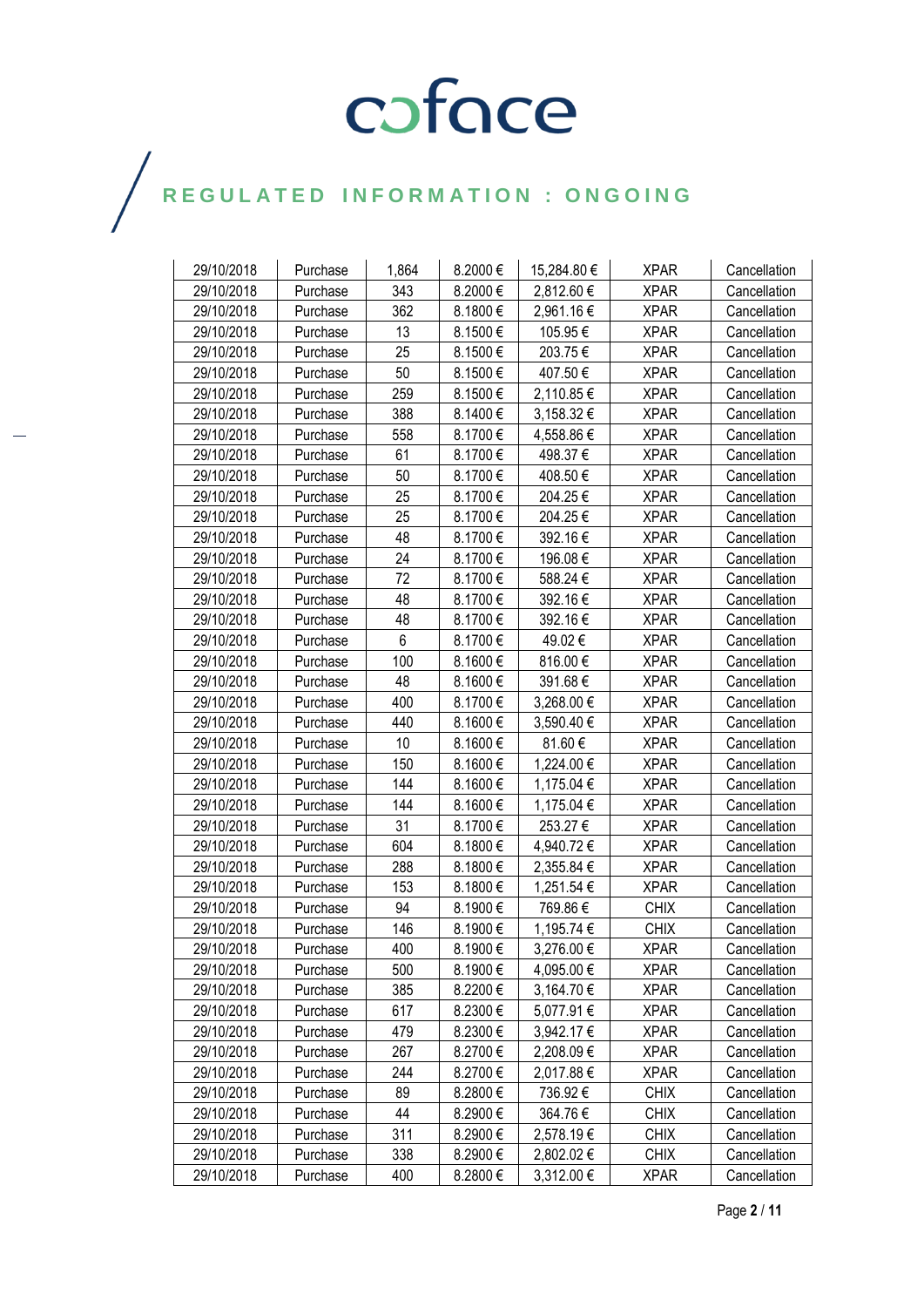| 29/10/2018       | Purchase | 743    | 8.2900€      | 6,159.47 €  | <b>XPAR</b> | Cancellation        |
|------------------|----------|--------|--------------|-------------|-------------|---------------------|
| 29/10/2018       | Purchase | 278    | 8.2500€      | 2,293.50 €  | <b>XPAR</b> | Cancellation        |
| 29/10/2018       | Purchase | 217    | 8.2500€      | 1,790.25 €  | <b>XPAR</b> | Cancellation        |
| 29/10/2018       | Purchase | 250    | 8.2800€      | 2,070.00 €  | <b>TRQX</b> | Cancellation        |
| 29/10/2018       | Purchase | 890    | 8.2800€      | 7,369.20 €  | <b>TRQX</b> | Cancellation        |
| 29/10/2018       | Purchase | 205    | 8.2800€      | 1,697.40 €  | <b>TRQX</b> | Cancellation        |
| 29/10/2018       | Purchase | 836    | 8.2800€      | 6,922.08€   | <b>XPAR</b> | Cancellation        |
| 29/10/2018       | Purchase | 323    | 8.2800€      | 2,674.44 €  | <b>XPAR</b> | Cancellation        |
| 29/10/2018       | Purchase | 90     | 8.2900€      | 746.10€     | <b>XPAR</b> | Cancellation        |
| 29/10/2018       | Purchase | 400    | 8.2900€      | 3,316.00 €  | <b>XPAR</b> | Cancellation        |
| 29/10/2018       | Purchase | 825    | 8.2900€      | 6,839.25 €  | <b>XPAR</b> | Cancellation        |
| 29/10/2018       | Purchase | 553    | 8.2800€      | 4,578.84 €  | <b>XPAR</b> | Cancellation        |
| 29/10/2018       | Purchase | 139    | 8.2800€      | 1,150.92 €  | <b>BATE</b> | Cancellation        |
| 29/10/2018       | Purchase | 292    | 8.2800€      | 2,417.76 €  | <b>BATE</b> | Cancellation        |
| 29/10/2018       | Purchase | 160    | 8.2800€      | 1,324.80 €  | <b>BATE</b> | Cancellation        |
| 29/10/2018       | Purchase | 214    | 8.2800€      | 1,771.92 €  | <b>BATE</b> | Cancellation        |
| 29/10/2018       | Purchase | 423    | 8.2800€      | 3,502.44 €  | <b>TRQX</b> | Cancellation        |
| 29/10/2018       | Purchase | 134    | 8.2600€      | 1,106.84 €  | <b>XPAR</b> | Cancellation        |
| 29/10/2018       | Purchase | 224    | 8.2600€      | 1,850.24 €  | <b>XPAR</b> | Cancellation        |
| 29/10/2018       | Purchase | 400    | 8.2600€      | 3,304.00 €  | <b>XPAR</b> | Cancellation        |
| 29/10/2018       | Purchase | 516    | 8.2600€      | 4,262.16 €  | <b>CHIX</b> | Cancellation        |
| 29/10/2018       | Purchase | 1,223  | 8.2600€      | 10,101.98 € | <b>XPAR</b> | Cancellation        |
| 29/10/2018       | Purchase | 35     | 8.2600€      | 289.10€     | <b>CHIX</b> | Cancellation        |
| 29/10/2018       | Purchase | 144    | 8.2600€      | 1,189.44 €  | <b>CHIX</b> | Cancellation        |
| 29/10/2018       | Purchase | 177    | 8.2600€      | 1,462.02 €  | <b>XPAR</b> | Cancellation        |
| 29/10/2018       | Purchase | 16     | 8.2600€      | 132.16€     | <b>XPAR</b> | Cancellation        |
| 29/10/2018       | Purchase | 320    | 8.2600€      | 2,643.20 €  | <b>XPAR</b> | Cancellation        |
| 29/10/2018       | Purchase | 16     | 8.2600€      | 132.16€     | <b>XPAR</b> | Cancellation        |
| 29/10/2018       | Purchase | 280    | 8.2600€      | 2,312.80 €  | <b>XPAR</b> | Cancellation        |
| 29/10/2018       | Purchase | 200    | 8.2500€      | 1,650.00 €  | <b>BATE</b> | Cancellation        |
| 29/10/2018       | Purchase | 292    | 8.2500€      | 2,409.00 €  | <b>BATE</b> | Cancellation        |
| 29/10/2018       | Purchase | 46     | 8.2500€      | 379.50€     | <b>CHIX</b> | Cancellation        |
|                  |          | 23,908 | 8.2045€      | 196,153     | <b>XPAR</b> |                     |
|                  |          | 1,768  | 8.2800€      | 14,639      | <b>TRQX</b> |                     |
| Total 29/10/2018 |          | 2,627  | 8.2234€      | 21,603      | <b>CHIX</b> | <b>Cancellation</b> |
|                  |          | 1,497  | 8.2501€      | 12,350      | <b>BATE</b> |                     |
|                  |          | 29,800 | 8.2129€      | 244,745€    |             |                     |
| 30/10/2018       | Purchase | 1,102  | $8.2600 \in$ | 9,102.52 €  | <b>CHIX</b> | Cancellation        |
| 30/10/2018       | Purchase | 1,347  | 8.3400€      | 11,233.98 € | <b>CHIX</b> | Cancellation        |
| 30/10/2018       | Purchase | 486    | 8.4900€      | 4,126.14 €  | <b>CHIX</b> | Cancellation        |
| 30/10/2018       | Purchase | 343    | 8.4900€      | 2,912.07 €  | <b>XPAR</b> | Cancellation        |
| 30/10/2018       | Purchase | 306    | 8.4900€      | 2,597.94 €  | <b>XPAR</b> | Cancellation        |
| 30/10/2018       | Purchase | 835    | 8.4300€      | 7,039.05 €  | <b>CHIX</b> | Cancellation        |
| 30/10/2018       | Purchase | 220    | 8.4200€      | 1,852.40 €  | <b>XPAR</b> | Cancellation        |
| 30/10/2018       | Purchase | 79     | 8.4200€      | 665.18€     | <b>XPAR</b> | Cancellation        |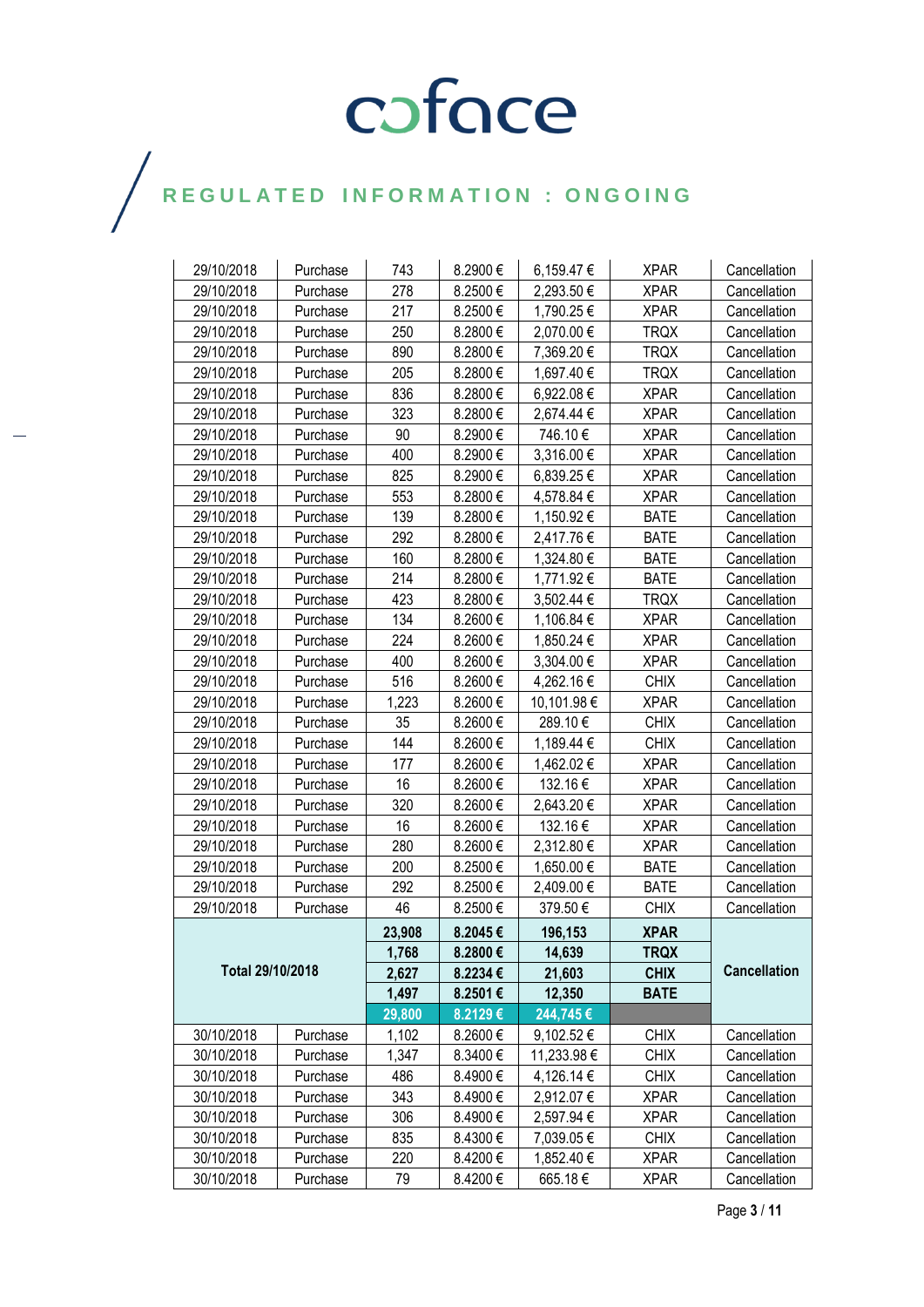| 30/10/2018 | Purchase | 458   | 8.4000€  | 3,847.20 €     | <b>XPAR</b> | Cancellation |
|------------|----------|-------|----------|----------------|-------------|--------------|
| 30/10/2018 | Purchase | 1,152 | 8.4200€  | 9,699.84 €     | <b>BATE</b> | Cancellation |
| 30/10/2018 | Purchase | 164   | 8.4100€  | 1,379.24 €     | <b>XPAR</b> | Cancellation |
| 30/10/2018 | Purchase | 650   | 8.4100€  | 5,466.50 €     | <b>XPAR</b> | Cancellation |
| 30/10/2018 | Purchase | 356   | 8.4100€  | 2,993.96€      | <b>XPAR</b> | Cancellation |
| 30/10/2018 | Purchase | 400   | 8.4300€  | 3,372.00 €     | <b>TRQX</b> | Cancellation |
| 30/10/2018 | Purchase | 372   | 8.4600€  | 3,147.12 €     | <b>XPAR</b> | Cancellation |
| 30/10/2018 | Purchase | 400   | 8.5300€  | 3,412.00 €     | <b>XPAR</b> | Cancellation |
| 30/10/2018 | Purchase | 713   | 8.5300€  | 6,081.89€      | <b>XPAR</b> | Cancellation |
| 30/10/2018 | Purchase | 75    | 8.4600€  | 634.50€        | <b>XPAR</b> | Cancellation |
| 30/10/2018 | Purchase | 381   | 8.4700€  | 3,227.07 €     | <b>XPAR</b> | Cancellation |
| 30/10/2018 | Purchase | 463   | 8.4600€  | 3,916.98 €     | <b>XPAR</b> | Cancellation |
| 30/10/2018 | Purchase | 441   | 8.4300€  | 3,717.63 €     | <b>XPAR</b> | Cancellation |
| 30/10/2018 | Purchase | 522   | 8.3900€  | 4,379.58 €     | <b>XPAR</b> | Cancellation |
| 30/10/2018 | Purchase | 549   | 8.3800€  | 4,600.62€      | <b>XPAR</b> | Cancellation |
| 30/10/2018 | Purchase | 325   | 8.4700€  | 2,752.75€      | <b>CHIX</b> | Cancellation |
| 30/10/2018 | Purchase | 260   | 8.4700€  | 2,202.20 €     | <b>CHIX</b> | Cancellation |
| 30/10/2018 | Purchase | 115   | 8.4700€  | 974.05€        | <b>CHIX</b> | Cancellation |
| 30/10/2018 | Purchase | 403   | 8.4700€  | 3,413.41 €     | <b>CHIX</b> | Cancellation |
| 30/10/2018 | Purchase | 554   | 8.5100€  | 4,714.54 €     | <b>XPAR</b> | Cancellation |
| 30/10/2018 | Purchase | 1,183 | 8.5100€  | 10,067.33 €    | <b>XPAR</b> | Cancellation |
| 30/10/2018 | Purchase | 140   | 8.5600€  | 1,198.40 €     | <b>XPAR</b> | Cancellation |
| 30/10/2018 | Purchase | 212   | 8.5600€  | 1,814.72 €     | <b>XPAR</b> | Cancellation |
| 30/10/2018 | Purchase | 120   | 8.5600€  | 1,027.20 €     | <b>XPAR</b> | Cancellation |
| 30/10/2018 | Purchase | 759   | 8.5500€  | 6,489.45€      | <b>BATE</b> | Cancellation |
| 30/10/2018 | Purchase | 369   | 8.5400€  | 3,151.26 €     | TRQX        | Cancellation |
| 30/10/2018 | Purchase | 334   | 8.5400€  | 2,852.36 €     | <b>XPAR</b> | Cancellation |
| 30/10/2018 | Purchase | 355   | 8.5200€  | 3,024.60 €     | <b>XPAR</b> | Cancellation |
| 30/10/2018 | Purchase | 334   | 8.4900€  | 2,835.66 €     | <b>XPAR</b> | Cancellation |
| 30/10/2018 | Purchase | 303   | 8.4600€  | 2,563.38 €     | <b>XPAR</b> | Cancellation |
| 30/10/2018 | Purchase | 269   | 8.5200€  | 2,291.88 €     | <b>XPAR</b> | Cancellation |
| 30/10/2018 | Purchase | 833   | 8.5200€  | 7,097.16 €     | <b>XPAR</b> | Cancellation |
| 30/10/2018 | Purchase | 66    | 8.5200€  | 562.32€        | <b>XPAR</b> | Cancellation |
| 30/10/2018 | Purchase | 100   | 8.5000€  | 850.00€        | <b>TRQX</b> | Cancellation |
| 30/10/2018 | Purchase | 95    | 8.5000€  | 807.50€        | <b>TRQX</b> | Cancellation |
| 30/10/2018 | Purchase | 924   | 8.5000€  | 7,854.00 €     | <b>XPAR</b> | Cancellation |
| 30/10/2018 | Purchase | 362   | 8.4600€  | 3,062.52 €     | <b>XPAR</b> | Cancellation |
| 30/10/2018 | Purchase | 36    | 8.4600€  | 304.56 €       | <b>XPAR</b> | Cancellation |
| 30/10/2018 | Purchase | 330   | 8.5000€  | 2,805.00 €     | <b>XPAR</b> | Cancellation |
| 30/10/2018 | Purchase | 774   | 8.5000€  | 6,579.00€      | <b>XPAR</b> | Cancellation |
| 30/10/2018 | Purchase | 378   | 8.4500€  | 3,194.10€      | <b>XPAR</b> | Cancellation |
| 30/10/2018 | Purchase | 990   | 8.4900€  | 8,405.10 €     | <b>XPAR</b> | Cancellation |
| 30/10/2018 | Purchase | 100   | 8.4900€  | 849.00€        | <b>XPAR</b> | Cancellation |
| 30/10/2018 | Purchase | 358   | 8.5000 € | $3,043.00 \in$ | <b>XPAR</b> | Cancellation |
| 30/10/2018 | Purchase | 86    | 8.5200€  | 732.72€        | <b>CHIX</b> | Cancellation |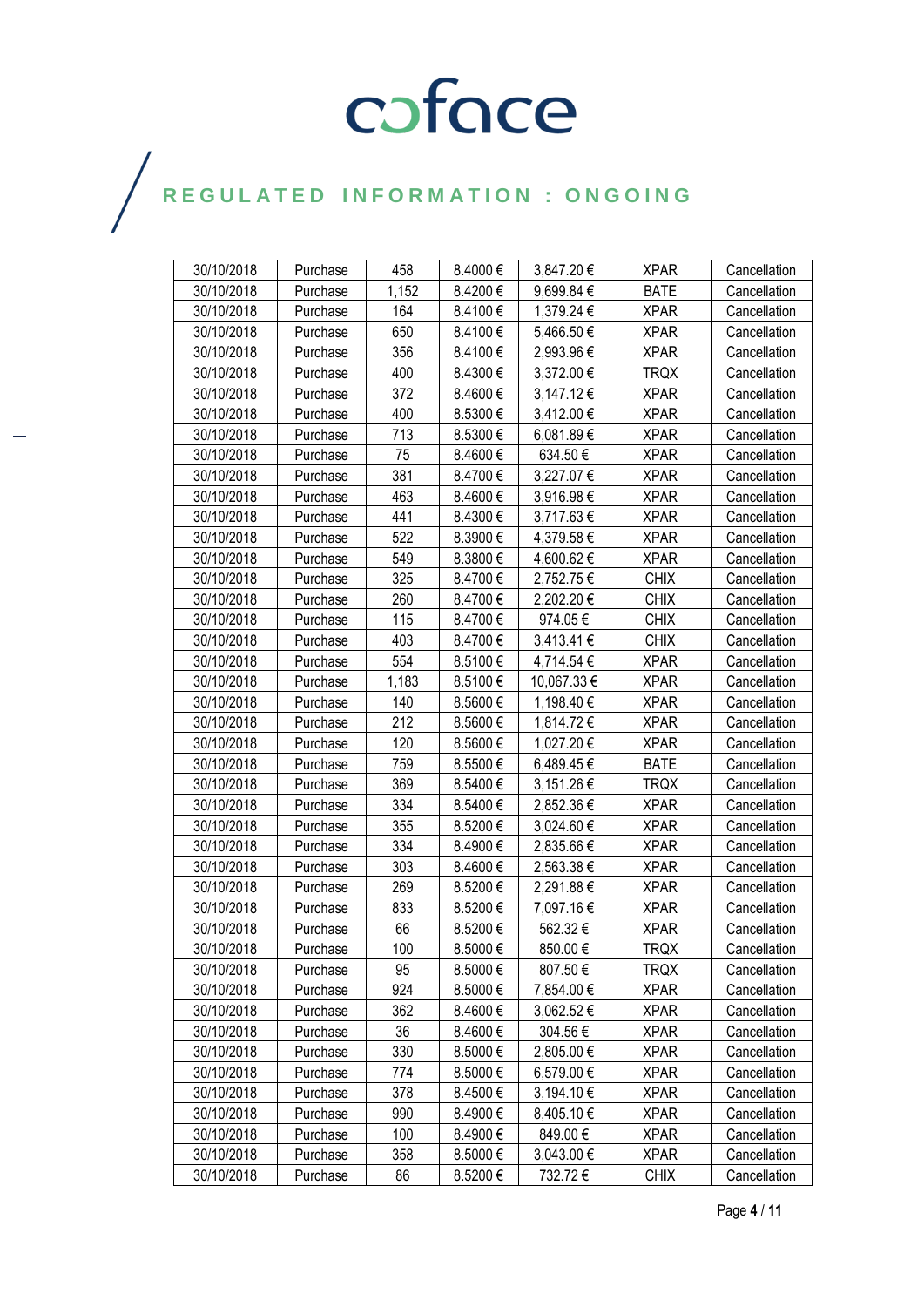| 30/10/2018<br>30/10/2018 | Purchase             | 86<br>86 | 8.5200€<br>8.5200€ | 732.72€<br>732.72€ | <b>CHIX</b><br><b>CHIX</b> | Cancellation                 |  |
|--------------------------|----------------------|----------|--------------------|--------------------|----------------------------|------------------------------|--|
| 30/10/2018               | Purchase<br>Purchase | 86       | 8.5200€            | 732.72€            | <b>CHIX</b>                | Cancellation<br>Cancellation |  |
|                          |                      |          |                    |                    |                            |                              |  |
| 30/10/2018               | Purchase             | 86       | 8.5200€            | 732.72€            | <b>CHIX</b>                | Cancellation                 |  |
| 30/10/2018               | Purchase             | 86       | 8.5200€            | 732.72€            | <b>CHIX</b>                | Cancellation                 |  |
| 30/10/2018               | Purchase             | 86       | 8.5200€            | 732.72€            | <b>CHIX</b>                | Cancellation                 |  |
| 30/10/2018               | Purchase             | 86       | 8.5200€            | 732.72€            | <b>CHIX</b>                | Cancellation                 |  |
| 30/10/2018               | Purchase             | 59       | 8.5200€            | 502.68€            | <b>CHIX</b>                | Cancellation                 |  |
| 30/10/2018               | Purchase             | 49       | 8.5200€            | 417.48€            | <b>TRQX</b>                | Cancellation                 |  |
| 30/10/2018               | Purchase             | 377      | 8.5200€            | 3,212.04 €         | <b>TRQX</b>                | Cancellation                 |  |
| 30/10/2018               | Purchase             | 321      | 8.4700€            | 2,718.87 €         | <b>XPAR</b>                | Cancellation                 |  |
| 30/10/2018               | Purchase             | 970      | 8.4900€            | 8,235.30 €         | <b>XPAR</b>                | Cancellation                 |  |
| 30/10/2018               | Purchase             | 224      | 8.4900€            | 1,901.76 €         | <b>XPAR</b>                | Cancellation                 |  |
| 30/10/2018               | Purchase             | 780      | 8.4900€            | 6,622.20€          | <b>XPAR</b>                | Cancellation                 |  |
| 30/10/2018               | Purchase             | 317      | 8.4900€            | 2,691.33 €         | <b>XPAR</b>                | Cancellation                 |  |
| 30/10/2018               | Purchase             | 246      | 8.5000€            | 2,091.00 €         | <b>XPAR</b>                | Cancellation                 |  |
| 30/10/2018               | Purchase             | 247      | 8.4600€            | 2,089.62€          | <b>XPAR</b>                | Cancellation                 |  |
| 30/10/2018               | Purchase             | 1,098    | 8.5000€            | 9,333.00 €         | <b>XPAR</b>                | Cancellation                 |  |
| 30/10/2018               | Purchase             | 61       | 8.4900€            | 517.89€            | <b>XPAR</b>                | Cancellation                 |  |
| 30/10/2018               | Purchase             | 161      | 8.4900€            | 1,366.89€          | <b>XPAR</b>                | Cancellation                 |  |
| 30/10/2018               | Purchase             | 128      | 8.4800€            | 1,085.44 €         | <b>XPAR</b>                | Cancellation                 |  |
| 30/10/2018               | Purchase             | 360      | 8.4800€            | 3,052.80 €         | <b>XPAR</b>                | Cancellation                 |  |
| 30/10/2018               | Purchase             | 191      | 8.5000€            | 1,623.50 €         | <b>BATE</b>                | Cancellation                 |  |
| 30/10/2018               | Purchase             | 115      | 8.4900€            | 976.35€            | <b>XPAR</b>                | Cancellation                 |  |
| 30/10/2018               | Purchase             | 413      | 8.4900€            | 3,506.37 €         | <b>XPAR</b>                | Cancellation                 |  |
|                          |                      | 20,888   | 8.4817€            | 177,167            | <b>XPAR</b>                |                              |  |
|                          |                      | 1,390    | 8.4966€            | 11,810             | <b>TRQX</b>                |                              |  |
| Total 30/10/2018         |                      | 5,620    | 8.4001€            | 47,209             | <b>CHIX</b>                | <b>Cancellation</b>          |  |
|                          |                      | 2,102    | 8.4742€            | 17,813             | <b>BATE</b>                |                              |  |
|                          |                      | 30,000   | 8.4666€            | 253,998€           |                            |                              |  |
| 31/10/2018               | Purchase             | 1,250    | 8.6000€            | 10,750.00 €        | <b>XPAR</b>                | Cancellation                 |  |
| 31/10/2018               | Purchase             | 190      | 8.6400€            | 1,641.60 €         | <b>XPAR</b>                | Cancellation                 |  |
| 31/10/2018               | Purchase             | 114      | 8.6400€            | 984.96€            | <b>XPAR</b>                | Cancellation                 |  |
| 31/10/2018               | Purchase             | 342      | 8.7200€            | 2,982.24 €         | <b>XPAR</b>                | Cancellation                 |  |
| 31/10/2018               | Purchase             | 116      | 8.7200€            | 1,011.52 €         | <b>XPAR</b>                | Cancellation                 |  |
| 31/10/2018               | Purchase             | 390      | 8.7400€            | 3,408.60 €         | <b>XPAR</b>                | Cancellation                 |  |
| 31/10/2018               | Purchase             | 112      | 8.7400€            | 978.88€            | <b>XPAR</b>                | Cancellation                 |  |
| 31/10/2018               | Purchase             | 387      | 8.6900€            | 3,363.03 €         | <b>XPAR</b>                | Cancellation                 |  |
| 31/10/2018               | Purchase             | 400      | 8.7200€            | 3,488.00 €         | <b>XPAR</b>                | Cancellation                 |  |
| 31/10/2018               | Purchase             | 270      | 8.7300€            | 2,357.10 €         | <b>XPAR</b>                | Cancellation                 |  |
| 31/10/2018               | Purchase             | 113      | 8.7100€            | 984.23€            | <b>XPAR</b>                | Cancellation                 |  |
| 31/10/2018               | Purchase             | 313      | 8.7100€            | 2,726.23€          | <b>XPAR</b>                | Cancellation                 |  |
|                          |                      |          |                    |                    |                            |                              |  |
| 31/10/2018               | Purchase             | 101      | 8.7100€            | 879.71€            | <b>XPAR</b>                | Cancellation                 |  |
| 31/10/2018               | Purchase             | 105      | 8.7100€            | 914.55€            | <b>XPAR</b>                | Cancellation                 |  |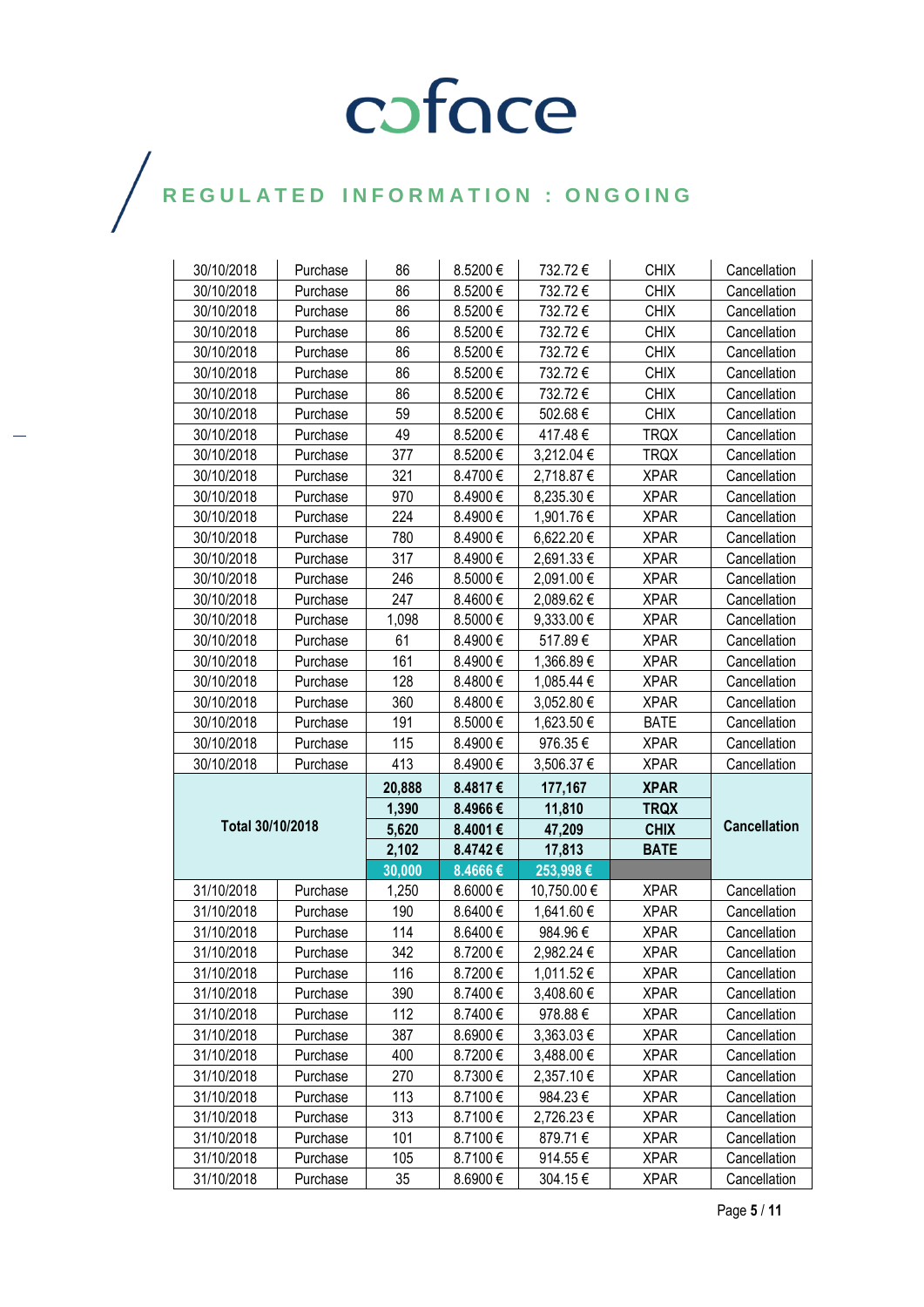| 31/10/2018 | Purchase | 49             | 8.6900€  | 425.81€     | <b>XPAR</b> | Cancellation |
|------------|----------|----------------|----------|-------------|-------------|--------------|
| 31/10/2018 | Purchase | 342            | 8.7200€  | 2,982.24 €  | <b>XPAR</b> | Cancellation |
| 31/10/2018 | Purchase | 1,067          | 8.7200€  | 9,304.24 €  | <b>XPAR</b> | Cancellation |
| 31/10/2018 | Purchase | 486            | 8.6700€  | 4,213.62 €  | <b>CHIX</b> | Cancellation |
| 31/10/2018 | Purchase | 138            | 8.6600€  | 1,195.08 €  | <b>CHIX</b> | Cancellation |
| 31/10/2018 | Purchase | 200            | 8.6600€  | 1,732.00 €  | <b>XPAR</b> | Cancellation |
| 31/10/2018 | Purchase | 126            | 8.6600€  | 1,091.16 €  | <b>XPAR</b> | Cancellation |
| 31/10/2018 | Purchase | 23             | 8.6700€  | 199.41 €    | <b>XPAR</b> | Cancellation |
| 31/10/2018 | Purchase | 93             | 8.6100€  | 800.73€     | <b>XPAR</b> | Cancellation |
| 31/10/2018 | Purchase | 178            | 8.6100€  | 1,532.58 €  | <b>XPAR</b> | Cancellation |
| 31/10/2018 | Purchase | 158            | 8.6100€  | 1,360.38 €  | <b>XPAR</b> | Cancellation |
| 31/10/2018 | Purchase | 98             | 8.6200 € | 844.76€     | <b>XPAR</b> | Cancellation |
| 31/10/2018 | Purchase | 505            | 8.6200€  | 4,353.10 €  | <b>XPAR</b> | Cancellation |
| 31/10/2018 | Purchase | 137            | 8.5800€  | 1,175.46 €  | <b>XPAR</b> | Cancellation |
| 31/10/2018 | Purchase | 299            | 8.5800€  | 2,565.42€   | <b>XPAR</b> | Cancellation |
| 31/10/2018 | Purchase | 223            | 8.6500€  | 1,928.95€   | <b>XPAR</b> | Cancellation |
| 31/10/2018 | Purchase | 220            | 8.6500€  | 1,903.00 €  | <b>XPAR</b> | Cancellation |
| 31/10/2018 | Purchase | 874            | 8.6500€  | 7,560.10 €  | <b>XPAR</b> | Cancellation |
| 31/10/2018 | Purchase | 61             | 8.6600€  | 528.26€     | <b>XPAR</b> | Cancellation |
| 31/10/2018 | Purchase | 121            | 8.6600€  | 1,047.86 €  | <b>XPAR</b> | Cancellation |
| 31/10/2018 | Purchase | 184            | 8.6600€  | 1,593.44 €  | <b>XPAR</b> | Cancellation |
| 31/10/2018 | Purchase | 135            | 8.6600€  | 1,169.10 €  | <b>XPAR</b> | Cancellation |
| 31/10/2018 | Purchase | 400            | 8.6600€  | 3,464.00 €  | <b>XPAR</b> | Cancellation |
| 31/10/2018 | Purchase | 212            | 8.6600€  | 1,835.92 €  | <b>XPAR</b> | Cancellation |
| 31/10/2018 | Purchase | 278            | 8.6200€  | 2,396.36 €  | <b>BATE</b> | Cancellation |
| 31/10/2018 | Purchase | 307            | 8.6200€  | 2,646.34 €  | <b>CHIX</b> | Cancellation |
| 31/10/2018 | Purchase | $\overline{2}$ | 8.6200€  | 17.24 €     | <b>CHIX</b> | Cancellation |
| 31/10/2018 | Purchase | 467            | 8.6200€  | 4,025.54 €  | <b>TRQX</b> | Cancellation |
| 31/10/2018 | Purchase | 44             | 8.6200€  | 379.28€     | <b>XPAR</b> | Cancellation |
| 31/10/2018 | Purchase | 524            | 8.5800€  | 4,495.92 €  | <b>XPAR</b> | Cancellation |
| 31/10/2018 | Purchase | 90             | 8.5800€  | 772.20€     | <b>TRQX</b> | Cancellation |
| 31/10/2018 | Purchase | 929            | 8.5800€  | 7,970.82 €  | <b>TRQX</b> | Cancellation |
| 31/10/2018 | Purchase | 77             | 8.5800€  | 660.66€     | <b>TRQX</b> | Cancellation |
| 31/10/2018 | Purchase | 7              | 8.5700€  | 59.99€      | <b>XPAR</b> | Cancellation |
| 31/10/2018 | Purchase | 362            | 8.5700€  | 3,102.34 €  | <b>XPAR</b> | Cancellation |
| 31/10/2018 | Purchase | 363            | 8.5700€  | 3,110.91 €  | <b>XPAR</b> | Cancellation |
| 31/10/2018 | Purchase | 111            | 8.5500€  | 949.05€     | <b>XPAR</b> | Cancellation |
| 31/10/2018 | Purchase | 233            | 8.5500€  | 1,992.15 €  | <b>XPAR</b> | Cancellation |
| 31/10/2018 | Purchase | 301            | 8.5500€  | 2,573.55 €  | <b>XPAR</b> | Cancellation |
| 31/10/2018 | Purchase | 486            | 8.5600€  | 4,160.16 €  | <b>XPAR</b> | Cancellation |
| 31/10/2018 | Purchase | 109            | 8.5300€  | 929.77 €    | <b>XPAR</b> | Cancellation |
| 31/10/2018 | Purchase | 189            | 8.5300€  | 1,612.17 €  | <b>XPAR</b> | Cancellation |
| 31/10/2018 | Purchase | 1,427          | 8.5500€  | 12,200.85 € | <b>TRQX</b> | Cancellation |
| 31/10/2018 | Purchase | 571            | 8.5300€  | 4,870.63 €  | <b>XPAR</b> | Cancellation |
| 31/10/2018 | Purchase | 45             | 8.5500€  | 384.75€     | <b>XPAR</b> | Cancellation |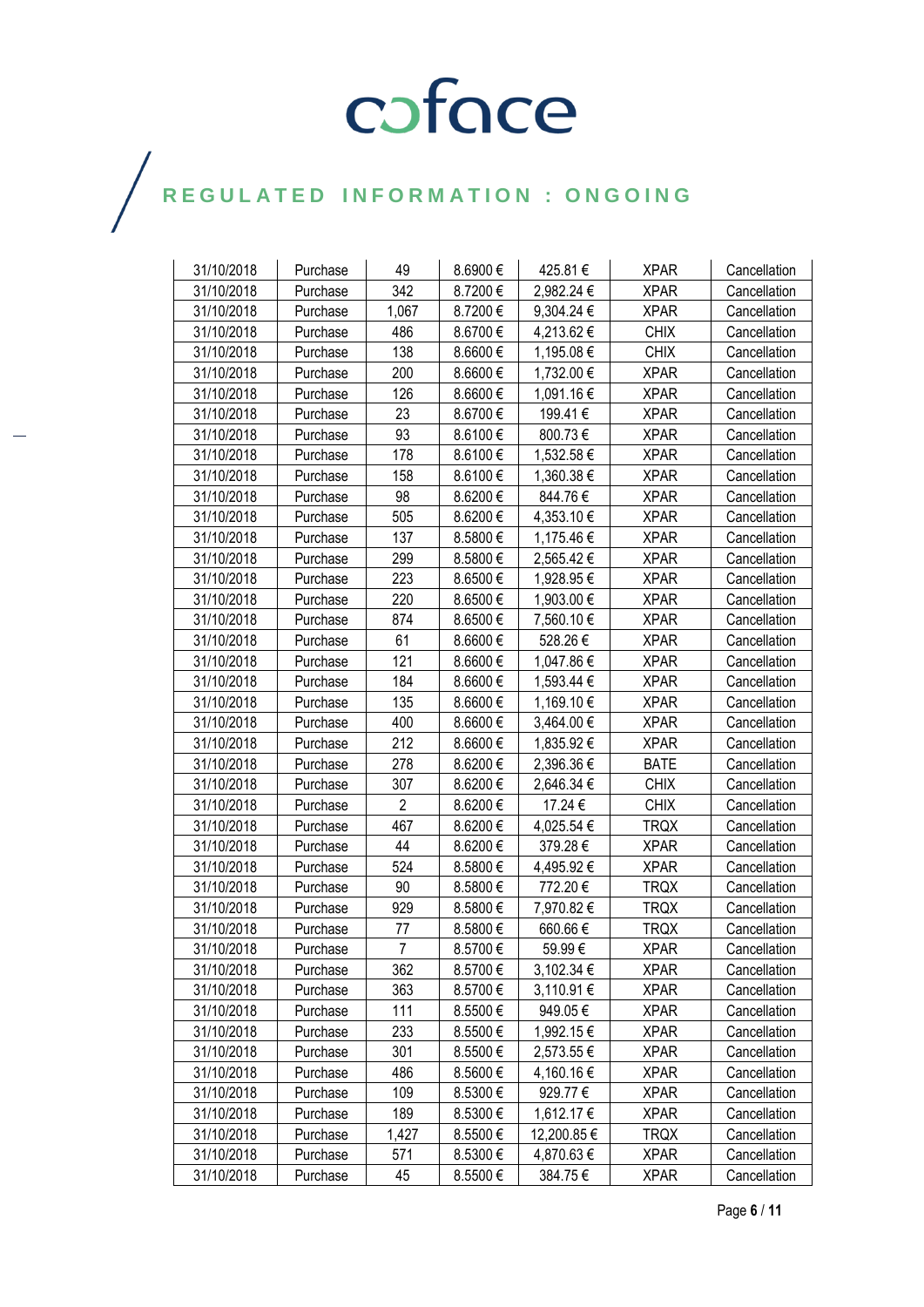| 31/10/2018       | Purchase | 1,402  | 8.6300€  | 12,099.26 € | <b>CHIX</b> | Cancellation        |
|------------------|----------|--------|----------|-------------|-------------|---------------------|
| 31/10/2018       | Purchase | 240    | 8.7800€  | 2,107.20 €  | <b>XPAR</b> | Cancellation        |
| 31/10/2018       | Purchase | 382    | 8.8500€  | 3,380.70€   | <b>XPAR</b> | Cancellation        |
| 31/10/2018       | Purchase | 397    | 8.8700€  | 3,521.39 €  | <b>XPAR</b> | Cancellation        |
| 31/10/2018       | Purchase | 304    | 8.8100€  | 2,678.24 €  | <b>XPAR</b> | Cancellation        |
| 31/10/2018       | Purchase | 230    | 8.8100€  | 2,026.30 €  | <b>XPAR</b> | Cancellation        |
| 31/10/2018       | Purchase | 905    | 8.8600€  | 8,018.30 €  | <b>XPAR</b> | Cancellation        |
| 31/10/2018       | Purchase | 289    | 8.8300€  | 2,551.87 €  | <b>XPAR</b> | Cancellation        |
| 31/10/2018       | Purchase | 681    | 8.8400€  | 6,020.04 €  | <b>XPAR</b> | Cancellation        |
| 31/10/2018       | Purchase | 417    | 8.8400€  | 3,686.28 €  | <b>XPAR</b> | Cancellation        |
| 31/10/2018       | Purchase | 30     | 8.8400€  | 265.20€     | <b>XPAR</b> | Cancellation        |
| 31/10/2018       | Purchase | 170    | 8.8300€  | 1,501.10 €  | <b>XPAR</b> | Cancellation        |
| 31/10/2018       | Purchase | 197    | 8.8300€  | 1,739.51 €  | <b>XPAR</b> | Cancellation        |
| 31/10/2018       | Purchase | 147    | 8.8300 € | 1,298.01 €  | <b>XPAR</b> | Cancellation        |
| 31/10/2018       | Purchase | 117    | 8.8200€  | 1,031.94 €  | <b>CHIX</b> | Cancellation        |
| 31/10/2018       | Purchase | 103    | 8.8200€  | 908.46€     | <b>XPAR</b> | Cancellation        |
|                  |          | 17,780 | 8.6893€  | 154,496     | <b>XPAR</b> |                     |
|                  |          | 2,990  | 8.5719€  | 25,630      | <b>TRQX</b> |                     |
| Total 31/10/2018 |          | 2,452  | 8.6474€  | 21,203      | <b>CHIX</b> | <b>Cancellation</b> |
|                  |          | 278    | 8.6200€  | 2,396       | <b>BATE</b> |                     |
|                  |          | 23,500 | 8.6692€  | 203,726€    |             |                     |
| 01/11/2018       | Purchase | 1,115  | 8.8300€  | 9,845.45 €  | <b>XPAR</b> | Cancellation        |
| 01/11/2018       | Purchase | 572    | 8.7900 € | 5,027.88 €  | <b>XPAR</b> | Cancellation        |
| 01/11/2018       | Purchase | 576    | 8.7900€  | 5,063.04 €  | <b>XPAR</b> | Cancellation        |
| 01/11/2018       | Purchase | 518    | 8.7900€  | 4,553.22 €  | <b>XPAR</b> | Cancellation        |
| 01/11/2018       | Purchase | 909    | 8.8800€  | 8,071.92€   | <b>CHIX</b> | Cancellation        |
| 01/11/2018       | Purchase | 272    | 8.8800€  | 2,415.36 €  | <b>CHIX</b> | Cancellation        |
| 01/11/2018       | Purchase | 400    | 8.8800€  | 3,552.00 €  | <b>XPAR</b> | Cancellation        |
| 01/11/2018       | Purchase | 640    | 8.8800€  | 5,683.20 €  | <b>XPAR</b> | Cancellation        |
| 01/11/2018       | Purchase | 142    | 8.8800€  | 1,260.96 €  | <b>XPAR</b> | Cancellation        |
| 01/11/2018       | Purchase | 455    | 8.8200€  | 4,013.10 €  | <b>XPAR</b> | Cancellation        |
| 01/11/2018       | Purchase | 54     | 8.8200€  | 476.28€     | <b>BATE</b> | Cancellation        |
| 01/11/2018       | Purchase | 1,020  | 8.8200€  | 8,996.40 €  | <b>XPAR</b> | Cancellation        |
| 01/11/2018       | Purchase | 142    | 8.8200€  | 1,252.44 €  | <b>XPAR</b> | Cancellation        |
| 01/11/2018       | Purchase | 183    | 8.8400€  | 1,617.72 €  | <b>XPAR</b> | Cancellation        |
| 01/11/2018       | Purchase | 578    | 8.8400€  | 5,109.52 €  | <b>XPAR</b> | Cancellation        |
| 01/11/2018       | Purchase | 273    | 8.8400€  | 2,413.32 €  | <b>XPAR</b> | Cancellation        |
| 01/11/2018       | Purchase | 190    | 8.8400€  | 1,679.60 €  | <b>XPAR</b> | Cancellation        |
| 01/11/2018       | Purchase | 452    | 8.8300€  | 3,991.16€   | <b>XPAR</b> | Cancellation        |
| 01/11/2018       | Purchase | 69     | 8.7800€  | 605.82€     | <b>CHIX</b> | Cancellation        |
| 01/11/2018       | Purchase | 54     | 8.7800€  | 474.12€     | <b>CHIX</b> | Cancellation        |
| 01/11/2018       | Purchase | 140    | 8.7800€  | 1,229.20 €  | <b>CHIX</b> | Cancellation        |
| 01/11/2018       | Purchase | 8      | 8.7800€  | 70.24 €     | <b>XPAR</b> | Cancellation        |
| 01/11/2018       | Purchase | 481    | 8.7800€  | 4,223.18 €  | <b>XPAR</b> | Cancellation        |
| 01/11/2018       | Purchase | 81     | 8.7800€  | 711.18€     | <b>XPAR</b> | Cancellation        |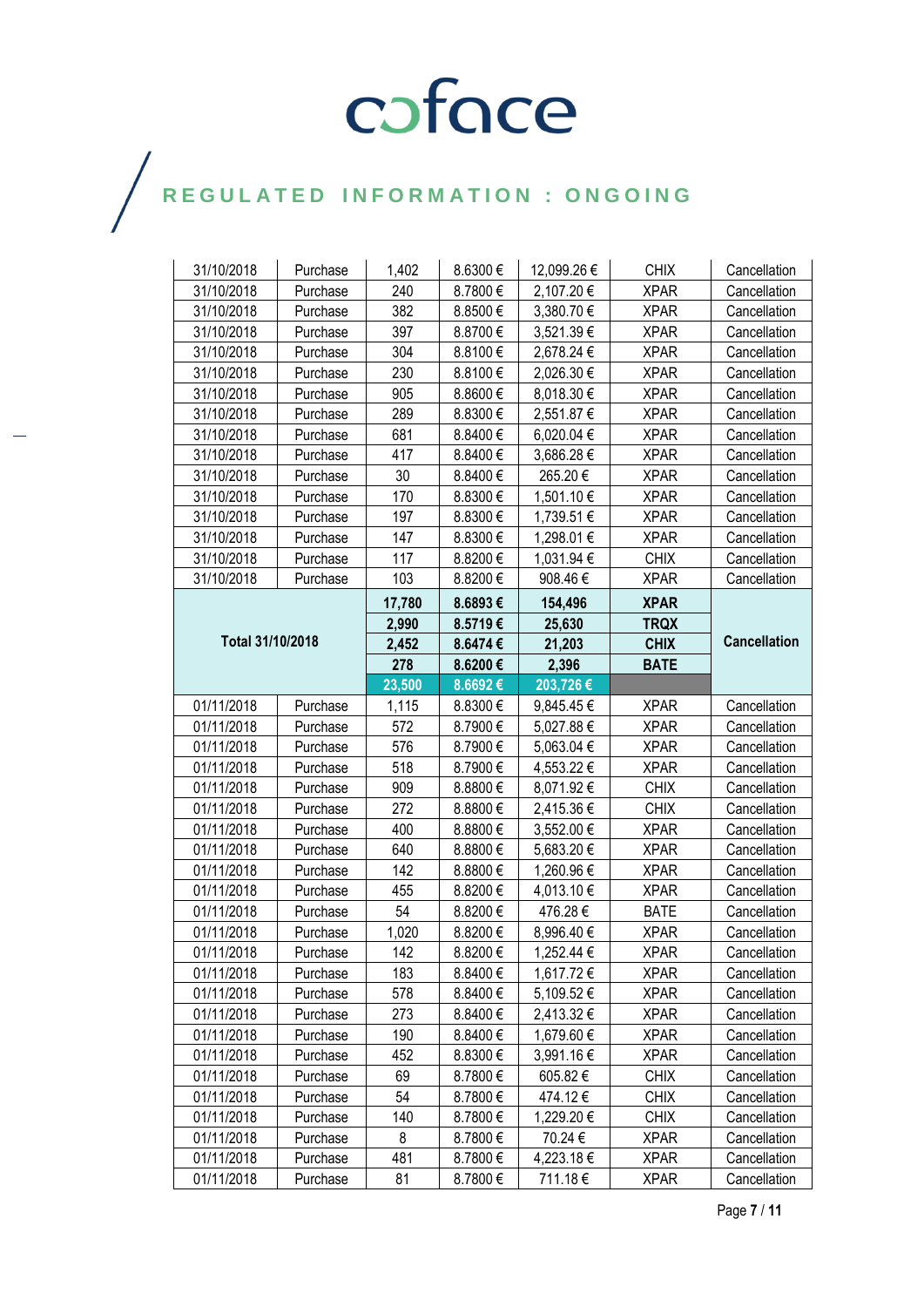| 01/11/2018       | Purchase | 181    | 8.7800€  | 1,589.18€  | <b>XPAR</b> | Cancellation        |
|------------------|----------|--------|----------|------------|-------------|---------------------|
| 01/11/2018       | Purchase | 110    | 8.7800€  | 965.80€    | <b>XPAR</b> | Cancellation        |
| 01/11/2018       | Purchase | 140    | 8.8000€  | 1,232.00 € | <b>XPAR</b> | Cancellation        |
| 01/11/2018       | Purchase | 62     | 8.8000€  | 545.60€    | <b>XPAR</b> | Cancellation        |
| 01/11/2018       | Purchase | 220    | 8.8000€  | 1,936.00 € | <b>XPAR</b> | Cancellation        |
| 01/11/2018       | Purchase | 659    | 8.8000€  | 5,799.20 € | <b>XPAR</b> | Cancellation        |
| 01/11/2018       | Purchase | 476    | 8.7800€  | 4,179.28 € | <b>XPAR</b> | Cancellation        |
| 01/11/2018       | Purchase | 274    | 8.7500€  | 2,397.50 € | <b>BATE</b> | Cancellation        |
| 01/11/2018       | Purchase | 846    | 8.7500€  | 7,402.50 € | <b>BATE</b> | Cancellation        |
| 01/11/2018       | Purchase | 285    | 8.7100€  | 2,482.35 € | <b>XPAR</b> | Cancellation        |
| 01/11/2018       | Purchase | 726    | 8.7300€  | 6,337.98 € | <b>XPAR</b> | Cancellation        |
| 01/11/2018       | Purchase | 87     | 8.7300€  | 759.51€    | <b>XPAR</b> | Cancellation        |
| 01/11/2018       | Purchase | 214    | 8.6900€  | 1,859.66 € | <b>XPAR</b> | Cancellation        |
| 01/11/2018       | Purchase | 21     | 8.6900€  | 182.49€    | <b>XPAR</b> | Cancellation        |
| 01/11/2018       | Purchase | 200    | 8.6900€  | 1,738.00 € | <b>XPAR</b> | Cancellation        |
| 01/11/2018       | Purchase | 104    | 8.6900€  | 903.76€    | <b>XPAR</b> | Cancellation        |
| 01/11/2018       | Purchase | 459    | 8.6900 € | 3,988.71 € | <b>XPAR</b> | Cancellation        |
| 01/11/2018       | Purchase | 246    | 8.6400€  | 2,125.44 € | <b>XPAR</b> | Cancellation        |
| 01/11/2018       | Purchase | 395    | 8.6400€  | 3,412.80 € | <b>XPAR</b> | Cancellation        |
| 01/11/2018       | Purchase | 420    | 8.6500€  | 3,633.00 € | <b>XPAR</b> | Cancellation        |
| 01/11/2018       | Purchase | 509    | 8.6400€  | 4,397.76€  | <b>XPAR</b> | Cancellation        |
| 01/11/2018       | Purchase | 622    | 8.6600€  | 5,386.52€  | <b>XPAR</b> | Cancellation        |
| 01/11/2018       | Purchase | 411    | 8.6600€  | 3,559.26 € | <b>CHIX</b> | Cancellation        |
| 01/11/2018       | Purchase | 135    | 8.6600€  | 1,169.10 € | <b>CHIX</b> | Cancellation        |
| 01/11/2018       | Purchase | 607    | 8.6600€  | 5,256.62€  | <b>TRQX</b> | Cancellation        |
| 01/11/2018       | Purchase | 449    | 8.6700€  | 3,892.83 € | <b>XPAR</b> | Cancellation        |
| 01/11/2018       | Purchase | 1,142  | 8.7500€  | 9,992.50 € | <b>XPAR</b> | Cancellation        |
| 01/11/2018       | Purchase | 329    | 8.7600€  | 2,882.04 € | <b>XPAR</b> | Cancellation        |
| 01/11/2018       | Purchase | 142    | 8.7600€  | 1,243.92 € | <b>XPAR</b> | Cancellation        |
| 01/11/2018       | Purchase | 115    | 8.7400€  | 1,005.10 € | <b>CHIX</b> | Cancellation        |
| 01/11/2018       | Purchase | 94     | 8.7400€  | 821.56€    | <b>CHIX</b> | Cancellation        |
| 01/11/2018       | Purchase | 230    | 8.7400€  | 2,010.20 € | <b>CHIX</b> | Cancellation        |
| 01/11/2018       | Purchase | 201    | 8.7400€  | 1,756.74 € | <b>CHIX</b> | Cancellation        |
| 01/11/2018       | Purchase | 451    | 8.7400€  | 3,941.74 € | <b>XPAR</b> | Cancellation        |
| 01/11/2018       | Purchase | 57     | 8.7400€  | 498.18€    | <b>XPAR</b> | Cancellation        |
| 01/11/2018       | Purchase | 1,030  | 8.7400€  | 9,002.20 € | <b>XPAR</b> | Cancellation        |
| 01/11/2018       | Purchase | 50     | 8.7400€  | 437.00 €   | <b>XPAR</b> | Cancellation        |
| 01/11/2018       | Purchase | 345    | 8.7300€  | 3,011.85€  | <b>XPAR</b> | Cancellation        |
| 01/11/2018       | Purchase | 217    | 8.7500€  | 1,898.75 € | <b>XPAR</b> | Cancellation        |
| 01/11/2018       | Purchase | 99     | 8.7500€  | 866.25€    | <b>XPAR</b> | Cancellation        |
| 01/11/2018       | Purchase | 180    | 8.7500€  | 1,575.00 € | <b>BATE</b> | Cancellation        |
| 01/11/2018       | Purchase | 77     | 8.7500€  | 673.75€    | <b>BATE</b> | Cancellation        |
| 01/11/2018       | Purchase | 59     | 8.7500€  | 516.25€    | <b>BATE</b> | Cancellation        |
|                  |          | 18,273 | 8.7663€  | 160,186    | <b>XPAR</b> | <b>Cancellation</b> |
| Total 01/11/2018 |          | 607    | 8.6600€  | 5,257      | <b>TRQX</b> |                     |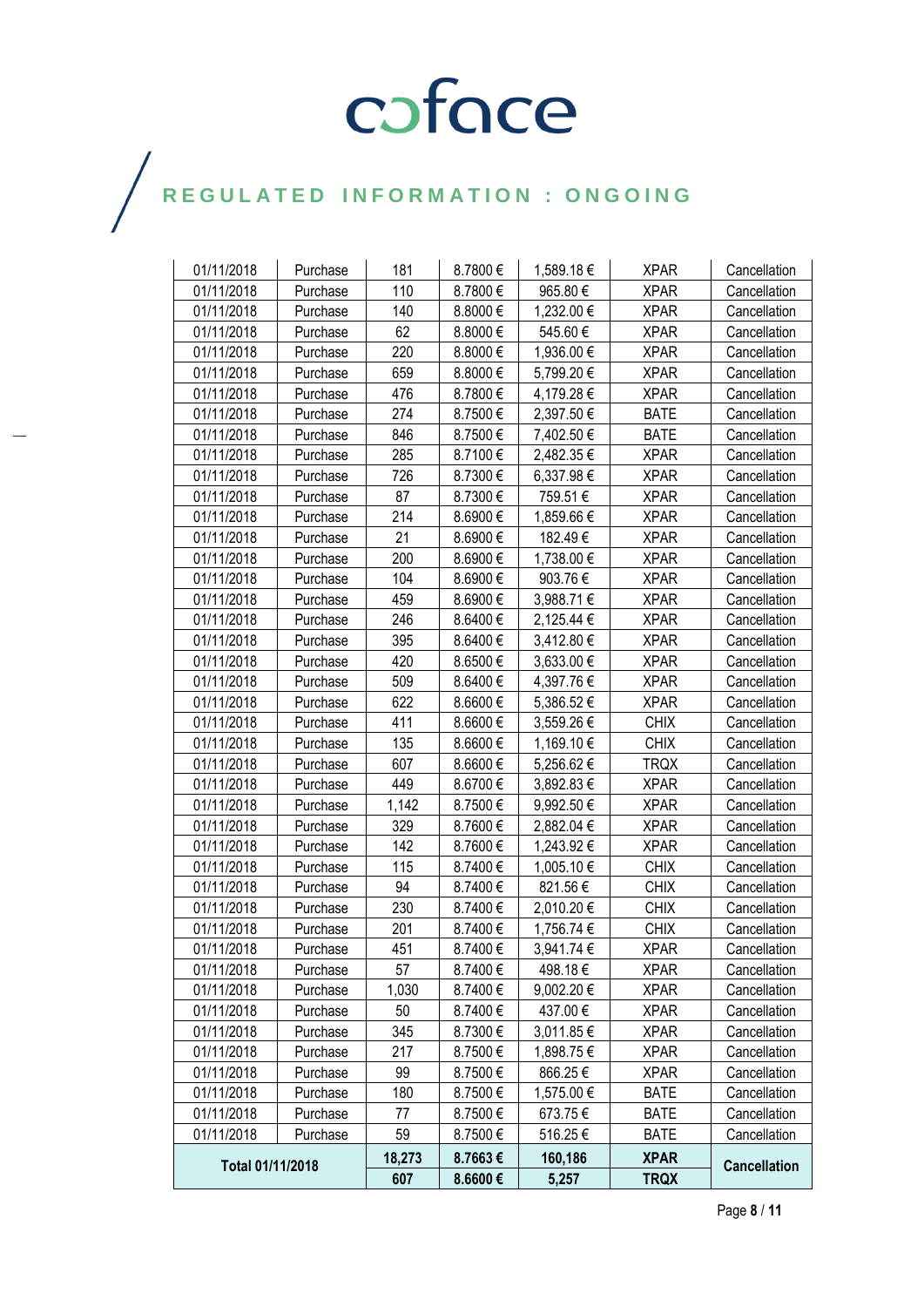|            |          | 2,630  | 8.7903€      | 23,118      | <b>CHIX</b> |              |
|------------|----------|--------|--------------|-------------|-------------|--------------|
|            |          | 1,490  | 8.7525€      | 13,041      | <b>BATE</b> |              |
|            |          | 23,000 | 8.7653€      | 201,602€    |             |              |
| 02/11/2018 | Purchase | 120    | 8.8600€      | 1,063.20 €  | <b>XPAR</b> | Cancellation |
| 02/11/2018 | Purchase | 466    | 8.8800€      | 4,138.08 €  | <b>BATE</b> | Cancellation |
| 02/11/2018 | Purchase | 200    | 8.8800€      | 1,776.00 €  | <b>BATE</b> | Cancellation |
| 02/11/2018 | Purchase | 728    | 8.8800€      | 6,464.64 €  | <b>BATE</b> | Cancellation |
| 02/11/2018 | Purchase | 376    | 8.9300€      | 3,357.68 €  | <b>XPAR</b> | Cancellation |
| 02/11/2018 | Purchase | 623    | 8.9300€      | 5,563.39€   | <b>XPAR</b> | Cancellation |
| 02/11/2018 | Purchase | 100    | 8.9300€      | 893.00€     | <b>XPAR</b> | Cancellation |
| 02/11/2018 | Purchase | 75     | 8.9300€      | 669.75€     | <b>XPAR</b> | Cancellation |
| 02/11/2018 | Purchase | 476    | 8.8900€      | 4,231.64 €  | <b>XPAR</b> | Cancellation |
| 02/11/2018 | Purchase | 400    | 8.8800€      | 3,552.00 €  | <b>XPAR</b> | Cancellation |
| 02/11/2018 | Purchase | 720    | 8.8800€      | 6,393.60 €  | <b>XPAR</b> | Cancellation |
| 02/11/2018 | Purchase | 293    | 8.9200€      | 2,613.56 €  | <b>XPAR</b> | Cancellation |
| 02/11/2018 | Purchase | 600    | 8.9200€      | 5,352.00 €  | <b>XPAR</b> | Cancellation |
| 02/11/2018 | Purchase | 269    | 8.9200€      | 2,399.48€   | <b>XPAR</b> | Cancellation |
| 02/11/2018 | Purchase | 174    | 8.8800€      | 1,545.12 €  | <b>TRQX</b> | Cancellation |
| 02/11/2018 | Purchase | 970    | 8.8800€      | 8,613.60 €  | <b>TRQX</b> | Cancellation |
| 02/11/2018 | Purchase | 490    | 8.8700€      | 4,346.30 €  | <b>TRQX</b> | Cancellation |
| 02/11/2018 | Purchase | 240    | 8.8700€      | 2,128.80 €  | <b>TRQX</b> | Cancellation |
| 02/11/2018 | Purchase | 373    | 8.8700€      | 3,308.51 €  | <b>TRQX</b> | Cancellation |
| 02/11/2018 | Purchase | 975    | 8.8800€      | 8,658.00 €  | <b>CHIX</b> | Cancellation |
| 02/11/2018 | Purchase | 162    | 8.8800€      | 1,438.56 €  | <b>CHIX</b> | Cancellation |
| 02/11/2018 | Purchase | 415    | 8.8800€      | 3,685.20 €  | <b>CHIX</b> | Cancellation |
| 02/11/2018 | Purchase | 400    | 8.8800 $\in$ | 3,552.00 €  | <b>CHIX</b> | Cancellation |
| 02/11/2018 | Purchase | 103    | 8.8800€      | 914.64€     | <b>CHIX</b> | Cancellation |
| 02/11/2018 | Purchase | 214    | 8.8900€      | 1,902.46 €  | <b>TRQX</b> | Cancellation |
| 02/11/2018 | Purchase | 316    | 8.8900€      | 2,809.24 €  | <b>TRQX</b> | Cancellation |
| 02/11/2018 | Purchase | 500    | 8.8900€      | 4,445.00 €  | <b>TRQX</b> | Cancellation |
| 02/11/2018 | Purchase | 277    | 8.8900€      | 2,462.53 €  | <b>TRQX</b> | Cancellation |
| 02/11/2018 | Purchase | 624    | 8.8200€      | 5,503.68 €  | <b>XPAR</b> | Cancellation |
| 02/11/2018 | Purchase | 1,153  | 8.8700€      | 10,227.11 € | <b>XPAR</b> | Cancellation |
| 02/11/2018 | Purchase | 200    | 8.9300€      | 1,786.00 €  | <b>BATE</b> | Cancellation |
| 02/11/2018 | Purchase | 200    | 8.9300€      | 1,786.00 €  | <b>BATE</b> | Cancellation |
| 02/11/2018 | Purchase | 246    | 8.9300€      | 2,196.78€   | <b>BATE</b> | Cancellation |
| 02/11/2018 | Purchase | 403    | 8.9300€      | 3,598.79€   | <b>BATE</b> | Cancellation |
| 02/11/2018 | Purchase | 52     | 8.9300€      | 464.36€     | <b>BATE</b> | Cancellation |
| 02/11/2018 | Purchase | 3      | 8.9800€      | 26.94 €     | <b>XPAR</b> | Cancellation |
| 02/11/2018 | Purchase | 433    | 8.9800€      | 3,888.34 €  | <b>XPAR</b> | Cancellation |
| 02/11/2018 | Purchase | 672    | 8.9800€      | 6,034.56€   | <b>XPAR</b> | Cancellation |
| 02/11/2018 | Purchase | 651    | 8.9100€      | 5,800.41€   | <b>XPAR</b> | Cancellation |
| 02/11/2018 | Purchase | 416    | 8.9100€      | 3,706.56 €  | <b>XPAR</b> | Cancellation |
| 02/11/2018 | Purchase | 74     | 8.9100 €     | 659.34 €    | <b>XPAR</b> | Cancellation |
| 02/11/2018 | Purchase | 498    | 8.8400€      | 4,402.32 €  | <b>XPAR</b> | Cancellation |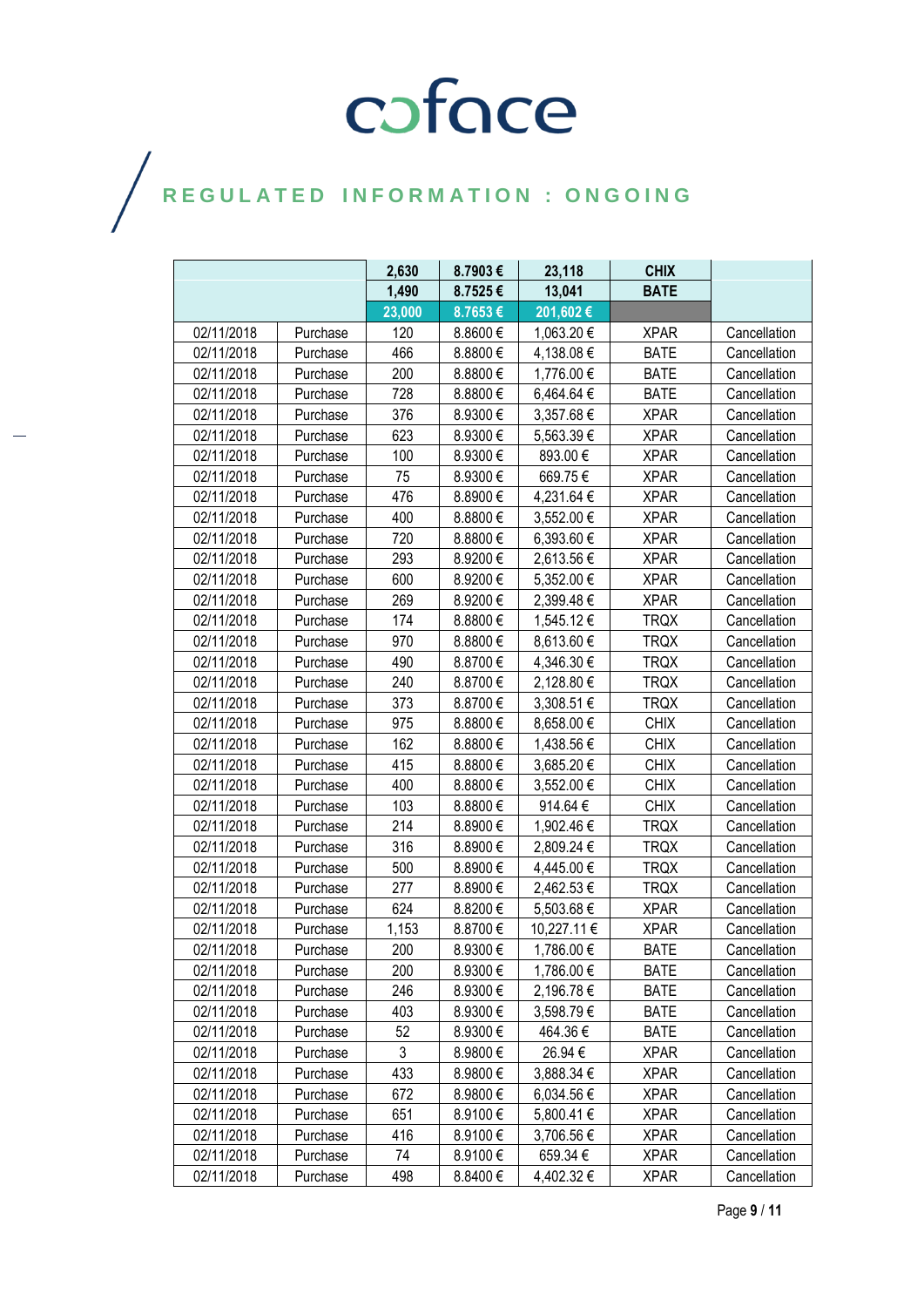| 02/11/2018                    | Purchase | 358     | 8.8600€  | 3,171.88 €     | <b>XPAR</b> | Cancellation        |
|-------------------------------|----------|---------|----------|----------------|-------------|---------------------|
| 02/11/2018                    | Purchase | 1,137   | 8.8600€  | 10,073.82 €    | <b>XPAR</b> | Cancellation        |
| 02/11/2018                    | Purchase | 449     | 8.8400 € | 3,969.16 €     | <b>CHIX</b> | Cancellation        |
| 02/11/2018                    | Purchase | 658     | 8.8400 € | 5,816.72 €     | <b>CHIX</b> | Cancellation        |
| 02/11/2018                    | Purchase | 22      | 8.8400 € | 194.48 €       | <b>CHIX</b> | Cancellation        |
| 02/11/2018                    | Purchase | 192     | 8.8100€  | 1,691.52 €     | <b>XPAR</b> | Cancellation        |
| 02/11/2018                    | Purchase | 441     | 8.8100€  | 3,885.21 €     | <b>XPAR</b> | Cancellation        |
| 02/11/2018                    | Purchase | 699     | 8.8100€  | 6,158.19€      | <b>XPAR</b> | Cancellation        |
| 02/11/2018                    | Purchase | 587     | 8.8400 € | 5,189.08 €     | <b>XPAR</b> | Cancellation        |
| 02/11/2018                    | Purchase | 645     | 8.8600€  | 5,714.70€      | <b>XPAR</b> | Cancellation        |
| 02/11/2018                    | Purchase | 939     | 8.8800€  | $8,338.32 \in$ | <b>CHIX</b> | Cancellation        |
| 02/11/2018                    | Purchase | 193     | 8.8600€  | 1,709.98 €     | <b>BATE</b> | Cancellation        |
| Total 02/11/2018              |          | 17,780  | 8.6893€  | 154,496        | <b>XPAR</b> |                     |
|                               |          | 2,990   | 8.5719€  | 25,630         | <b>TRQX</b> |                     |
|                               |          | 2,452   | 8.6474€  | 21,203         | <b>CHIX</b> | <b>Cancellation</b> |
|                               |          | 278     | 8.6200€  | 2,396          | <b>BATE</b> |                     |
|                               |          | 23,000  | 8.8814€  | 204,272€       |             |                     |
| Total 29/10/2018 - 02/11/2018 |          | 129,300 | 8.5719€  | 1,108,344 €    |             | <b>Cancellation</b> |